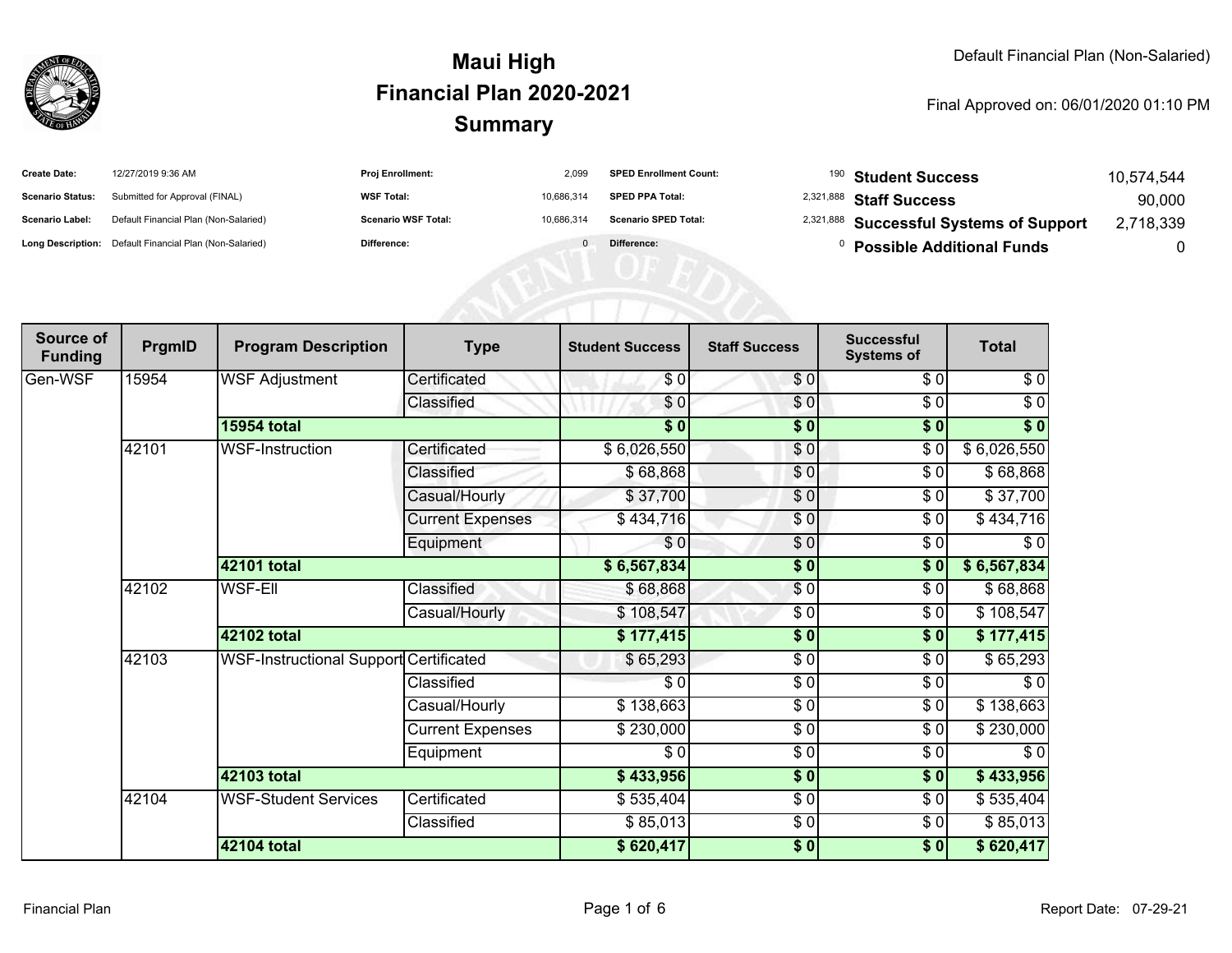

| Source of<br><b>Funding</b> | PrgmID          | <b>Program Description</b>                       | <b>Type</b>             | <b>Student Success</b> | <b>Staff Success</b> | <b>Successful</b><br><b>Systems of</b> | <b>Total</b>               |
|-----------------------------|-----------------|--------------------------------------------------|-------------------------|------------------------|----------------------|----------------------------------------|----------------------------|
| Gen-WSF                     | 42105           | <b>WSF-Student Body</b><br><b>Activities</b>     | Certificated            | \$78,353               | \$0                  | \$0                                    | \$78,353                   |
|                             |                 | <b>42105 total</b>                               |                         | \$78,353               | $\frac{1}{2}$        | \$0                                    | \$78,353                   |
|                             | 42109           | <b>WSF-Enabling Activities</b><br>$\overline{N}$ | <b>Current Expenses</b> | $\overline{\$}0$       | \$90,000             | $\overline{\$0}$                       | \$90,000                   |
|                             |                 | <b>42109 total</b>                               |                         | \$0                    | \$90,000             | $\overline{\bullet}$                   | \$90,000                   |
|                             | 42112           | <b>WSF-School</b>                                | Certificated            | \$0                    | $\sqrt{6}$           | \$810,199                              | \$810,199                  |
|                             |                 | Administration                                   | Classified              | \$0                    | $\sqrt{6}$           | \$430,939                              | \$430,939                  |
|                             |                 |                                                  | <b>Current Expenses</b> | $\frac{6}{3}$          | \$0                  | \$646,297                              | \$646,297                  |
|                             |                 |                                                  | Equipment               | \$0                    | \$0                  | $\sqrt{6}$                             | $\sqrt{6}$                 |
|                             |                 | <b>42112 total</b>                               |                         | \$0                    | $\overline{\$0}$     | \$1,887,435                            | \$1,887,435                |
|                             | 42113           | <b>WSF-School Facility</b><br><b>Services</b>    | Classified              | \$0                    | \$0                  | \$736,364                              | \$736,364                  |
|                             |                 |                                                  | Casual/Hourly           | \$0                    | \$0                  | \$54,540                               | \$54,540                   |
|                             |                 |                                                  | <b>Current Expenses</b> | $\sqrt{6}$             | \$0                  | \$40,000                               | \$40,000                   |
|                             |                 |                                                  | Equipment               | \$0                    | \$0                  | $\sqrt{6}$                             | $\sqrt{6}$                 |
|                             |                 | <b>42113 total</b>                               |                         | $\overline{\$0}$       | $\sqrt{6}$           | \$830,904                              | \$830,904                  |
|                             | Gen-WSF         |                                                  |                         | \$7,877,975            | \$90,000             |                                        | $$2,718,339$ $$10,686,314$ |
| Gen-SPED                    | 17101           | SPED Ppa - Instruction                           | Certificated            | \$1,697,618            | \$0                  | \$0                                    | \$1,697,618                |
|                             |                 |                                                  | Classified              | \$624,116              | $\overline{\$0}$     | $\sqrt{6}$                             | \$624,116                  |
|                             |                 |                                                  | <b>Current Expenses</b> | \$154                  | \$0                  | \$0                                    | \$154                      |
|                             |                 | <b>17101 total</b>                               |                         | \$2,321,888            | \$0                  | $\sqrt{6}$                             | \$2,321,888                |
|                             | 17131           | <b>Special Education in</b>                      | Certificated            | \$0                    | $\overline{S}0$      | $\sqrt{6}$                             | $\sqrt{6}$                 |
|                             |                 | <b>Regular Schools</b>                           | Classified              | $\overline{\$0}$       | $\sqrt{6}$           | $\sqrt{6}$                             | $\sqrt{6}$                 |
|                             |                 | <b>17131 total</b>                               |                         | $\overline{\$0}$       | $\overline{\$0}$     | \$0                                    | $\overline{\$0}$           |
|                             | <b>Gen-SPED</b> |                                                  |                         | \$2,321,888            | \$0                  | $\sqrt{6}$                             | \$2,321,888                |
| Gen-Categ                   | 15849           | Gen Fund Voc & Applied                           | Certificated            | \$130,586              | $\overline{S}0$      | $\overline{\$0}$                       | \$130,586                  |
|                             |                 | Technology                                       | Casual/Hourly           | \$0                    | $\overline{S}0$      | \$0                                    | $\sqrt{6}$                 |
|                             |                 |                                                  | <b>Current Expenses</b> | $\overline{S}0$        | \$0                  | $\sqrt{6}$                             | $\sqrt{6}$                 |
|                             |                 |                                                  | Equipment               | $\sqrt{6}$             | $\overline{S}0$      | $\sqrt{6}$                             | $\overline{\$0}$           |
|                             |                 | <b>15849 total</b>                               |                         | \$130,586              | $\overline{\$0}$     | $\sqrt{6}$                             | \$130,586                  |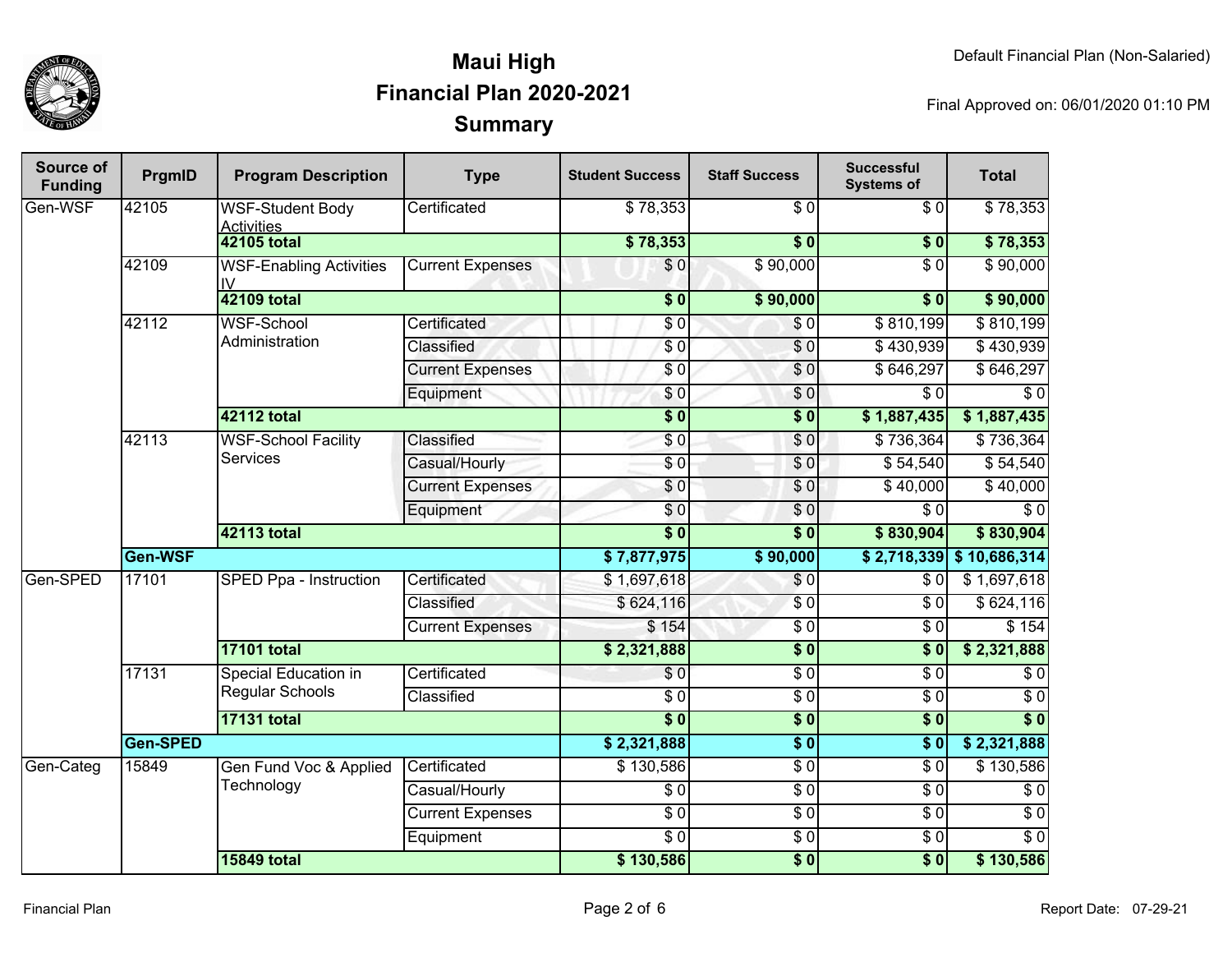

| Source of<br><b>Funding</b> | PrgmID           | <b>Program Description</b>                  | <b>Type</b>             | <b>Student Success</b>   | <b>Staff Success</b> | <b>Successful</b><br><b>Systems of</b> | <b>Total</b>     |
|-----------------------------|------------------|---------------------------------------------|-------------------------|--------------------------|----------------------|----------------------------------------|------------------|
| Gen-Categ                   | 16770            | <b>Learning Centers</b>                     | Certificated            | \$32,647                 | \$0                  | \$0                                    | \$32,647         |
|                             |                  |                                             | Casual/Hourly           | $\sqrt{6}$               | $\overline{\$0}$     | $\sqrt{6}$                             | $\sqrt{6}$       |
|                             |                  |                                             | <b>Current Expenses</b> | $\overline{\$0}$         | $\overline{50}$      | $\overline{\$0}$                       | $\overline{\$0}$ |
|                             |                  |                                             | Equipment               | \$0                      | $\overline{\$0}$     | $\sqrt{6}$                             | $\overline{\$0}$ |
|                             |                  | <b>16770 total</b>                          |                         | \$32,647                 | $\overline{\$0}$     | $\overline{\$}0$                       | \$32,647         |
|                             | 16817            | <b>Early College</b>                        | <b>Current Expenses</b> | \$0                      | $\sqrt{6}$           | $\sqrt{6}$                             | $\overline{\$0}$ |
|                             |                  | <b>16817 total</b>                          |                         | $\overline{\$0}$         | $\overline{\$0}$     | $\overline{\$0}$                       | $\overline{\$0}$ |
|                             | 17229            | Voc Rehab - Work Study<br>Contract W/DHS    | <b>Current Expenses</b> | \$0                      | $\overline{S}0$      | $\overline{\$0}$                       | \$0              |
|                             |                  | <b>17229 total</b>                          |                         | $\overline{\$0}$         | $\overline{\$0}$     | $\overline{\$0}$                       | $\overline{\$0}$ |
|                             | 18864            | <b>Alternative Programs</b>                 | Certificated            | \$65,293                 | $\sqrt{6}$           | $\overline{$}0$                        | \$65,293         |
|                             |                  |                                             | Classified              | \$17,217                 | \$0                  | $\overline{\$0}$                       | \$17,217         |
|                             |                  | <b>18864 total</b>                          |                         | \$82,510                 | $\overline{\$0}$     | $\overline{\$0}$                       | \$82,510         |
|                             | 27000            | Athletics-Transportation                    | <b>Current Expenses</b> | \$0                      | $\overline{\$0}$     | $\overline{\$0}$                       | $\overline{\$0}$ |
|                             |                  |                                             | Equipment               | \$0                      | $\sqrt{0}$           | $\overline{\$0}$                       | $\overline{\$0}$ |
|                             |                  | <b>27000 total</b>                          |                         | $\overline{\textbf{50}}$ | $\overline{\$0}$     | $\overline{\$0}$                       | $\sqrt{ }$       |
|                             | 27100            | Athletics-Salary                            | Casual/Hourly           | \$0                      | $\overline{\$0}$     | $\overline{\$0}$                       | $\overline{\$0}$ |
|                             |                  | <b>27100 total</b>                          |                         | $\overline{\$0}$         | $\overline{\$0}$     | $\sqrt{6}$                             | $\overline{\$0}$ |
|                             | 27300            | <b>Athletics-Gender Equity</b>              | Casual/Hourly           | \$8,404                  | $\overline{\$0}$     | $\overline{\$0}$                       | \$8,404          |
|                             |                  |                                             | <b>Current Expenses</b> | \$0                      | $\overline{\$0}$     | $\overline{\$0}$                       | $\overline{\$0}$ |
|                             |                  |                                             | Equipment               | \$0                      | $\overline{\$0}$     | $\overline{\$0}$                       | $\overline{\$0}$ |
|                             |                  | <b>27300 total</b>                          |                         | \$8,404                  | $\overline{\$0}$     | $\overline{\$0}$                       | \$8,404          |
|                             | 27400            | Athletics-Supplies & Equip Current Expenses |                         | $\overline{\$0}$         | $\overline{\$0}$     | $\overline{\$0}$                       | $\overline{\$0}$ |
|                             |                  |                                             | Equipment               | $\overline{\$0}$         | $\overline{\$0}$     | $\overline{\$0}$                       | $\overline{\$0}$ |
|                             |                  | <b>27400 total</b>                          |                         | $\overline{\$0}$         | $\overline{\$0}$     | $\overline{\$}0$                       | $\sqrt{ }$       |
|                             | 27480            | <b>Athletic Trainers</b>                    | Classified              | \$120,534                | $\overline{\$0}$     | $\overline{\$0}$                       | \$120,534        |
|                             |                  |                                             | <b>Current Expenses</b> | $\overline{\$0}$         | $\overline{\$0}$     | $\overline{\$0}$                       | $\overline{\$0}$ |
|                             |                  | <b>27480 total</b>                          |                         | \$120,534                | \$0                  | $\overline{\$0}$                       | \$120,534        |
|                             | <b>Gen-Categ</b> |                                             |                         | \$374,681                | $\overline{\$0}$     | $\overline{\$0}$                       | \$374,681        |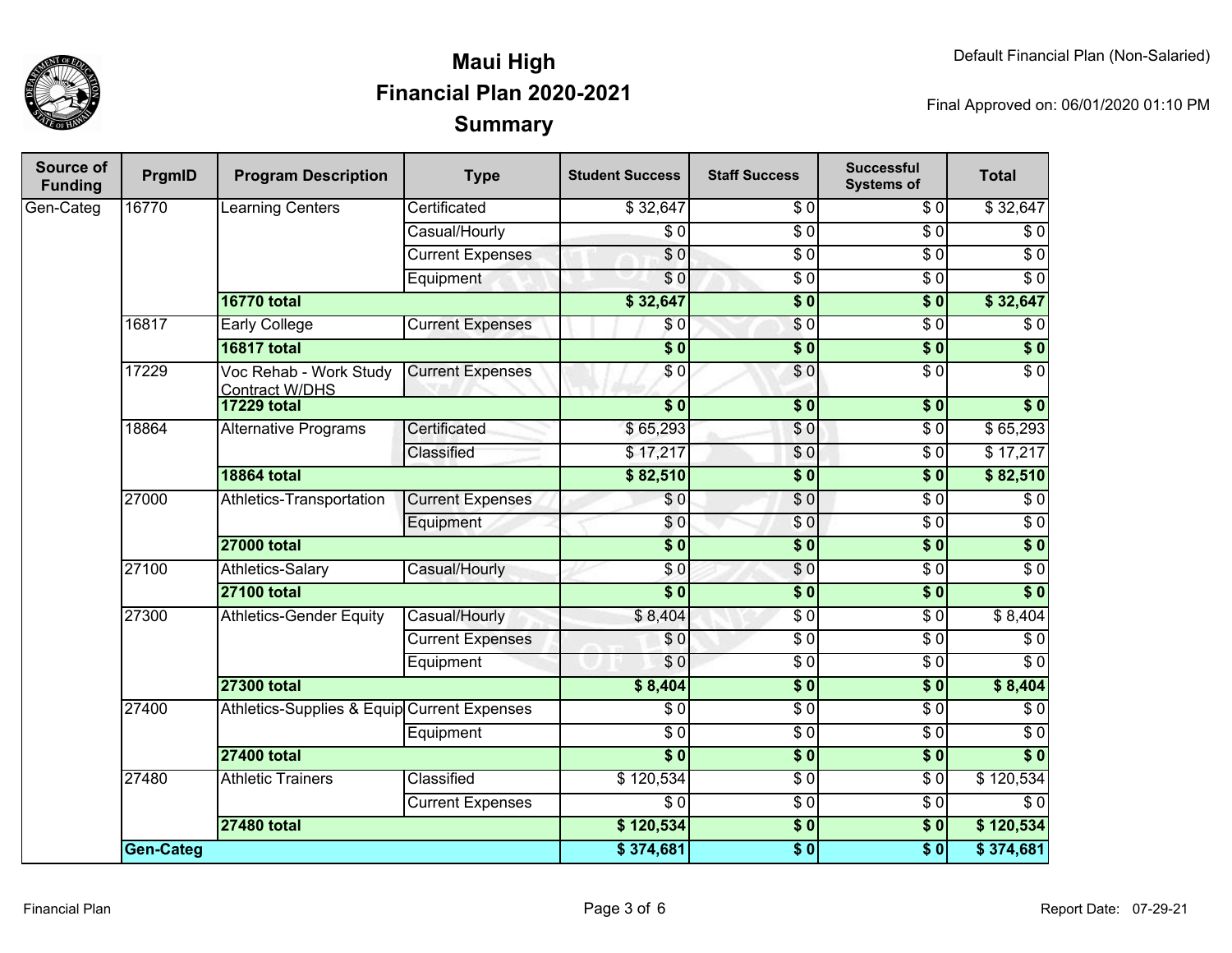

| <b>Source of</b><br><b>Funding</b> | PrgmID                                                | <b>Program Description</b>                | <b>Type</b>             | <b>Student Success</b>    | <b>Staff Success</b> | <b>Successful</b><br><b>Systems of</b> | <b>Total</b>     |
|------------------------------------|-------------------------------------------------------|-------------------------------------------|-------------------------|---------------------------|----------------------|----------------------------------------|------------------|
| Federal                            | 18902                                                 | <b>ESEA Title I-Schools</b>               | Casual/Hourly           | \$0                       | \$0                  | \$0                                    | $\overline{\$0}$ |
|                                    |                                                       | <b>18902 total</b>                        |                         | $\overline{\$0}$          | $\overline{\$0}$     | $\overline{\$0}$                       | $\overline{\$0}$ |
|                                    | 20657                                                 | Essa Title IIa Targeted<br>Prof Dev       | Casual/Hourly           | $\overline{\$0}$          | $\overline{\$0}$     | $\overline{\$0}$                       | $\overline{\$0}$ |
|                                    |                                                       | <b>20657 total</b>                        |                         | $\overline{\textbf{S}^0}$ | $\overline{\$0}$     | s <sub>0</sub>                         | $\overline{\$0}$ |
|                                    | 20659                                                 | Essa Title IIa Prof Dev-<br><b>OCISS</b>  | Casual/Hourly           | $\overline{S}0$           | $\overline{\$0}$     | $\overline{\$0}$                       | $\overline{30}$  |
|                                    |                                                       | <b>20659 total</b>                        |                         | $\overline{\$0}$          | $\overline{\$0}$     | $\overline{\$0}$                       | $\sqrt{6}$       |
|                                    | 20697                                                 | Essa Title IIa Prof Dev                   | Casual/Hourly           | \$0                       | \$0                  | $\overline{60}$                        | $\sqrt{6}$       |
|                                    |                                                       |                                           | <b>Current Expenses</b> | \$0                       | \$0                  | $\overline{\$0}$                       | $\overline{\$0}$ |
|                                    |                                                       | <b>20697 total</b>                        |                         | $\overline{\$0}$          | $\overline{\bullet}$ | $\overline{\$0}$                       | $\overline{\$0}$ |
|                                    | 20698                                                 | Essa Title IIa Support<br>New Tchr & Prin | Casual/Hourly           | \$0                       | \$0                  | $\overline{\$0}$                       | $\overline{30}$  |
|                                    |                                                       | <b>20698 total</b>                        |                         | \$0                       | $\overline{\$0}$     | $\overline{\$0}$                       | $\overline{\$0}$ |
|                                    | 35913                                                 | Sch Prgm Food Services                    | Classified              | \$0                       | $\overline{60}$      | $\overline{\$0}$                       | $\overline{30}$  |
|                                    |                                                       |                                           | Casual/Hourly           | \$0                       | $\sqrt{0}$           | $\overline{\$0}$                       | $\sqrt{6}$       |
|                                    |                                                       | <b>35913 total</b>                        |                         | $\overline{\$0}$          | $\overline{\$0}$     | $\overline{\$0}$                       | $\overline{\$0}$ |
|                                    | 52001                                                 | <b>ESEA Title I-Homeless</b><br>Children  | <b>Current Expenses</b> | $\sqrt{6}$                | $\sqrt{6}$           | $\overline{\$0}$                       | $\overline{\$0}$ |
|                                    |                                                       |                                           | Equipment               | \$0                       | $\sqrt{3}0$          | $\overline{\$0}$                       | $\overline{\$0}$ |
|                                    |                                                       | <b>52001 total</b>                        |                         | $\overline{\$0}$          | $\overline{\$0}$     | $\overline{\$0}$                       | $\overline{\$0}$ |
|                                    | <b>Federal</b>                                        |                                           |                         |                           | $\overline{\$0}$     | $\overline{\$0}$                       | $\overline{\$0}$ |
| Gen-Cent                           | 25220                                                 | <b>School Transformation</b>              | Casual/Hourly           | \$0                       | $\sqrt{6}$           | $\overline{30}$                        | $\overline{30}$  |
|                                    |                                                       |                                           | <b>Current Expenses</b> | $\overline{\$0}$          | $\overline{\$0}$     | $\overline{30}$                        | $\overline{30}$  |
|                                    |                                                       |                                           | Equipment               | $\sqrt{6}$                | $\overline{\$0}$     | $\overline{30}$                        | $\overline{30}$  |
|                                    |                                                       | <b>25220 total</b>                        |                         | $\overline{\$0}$          | $\overline{\$0}$     | $\overline{\$0}$                       | $\overline{\$0}$ |
|                                    | 35163<br>Food Services-General<br>Fund<br>35163 total |                                           | Classified              | $\frac{3}{6}$             | $\overline{\$0}$     | $\sqrt{6}$                             | $\overline{\$0}$ |
|                                    |                                                       |                                           | Casual/Hourly           | $\overline{30}$           | $\overline{\$0}$     | $\overline{30}$                        | $\overline{30}$  |
|                                    |                                                       |                                           |                         | $\overline{\$0}$          | $\overline{\$0}$     | $\overline{\$0}$                       | $\overline{\$0}$ |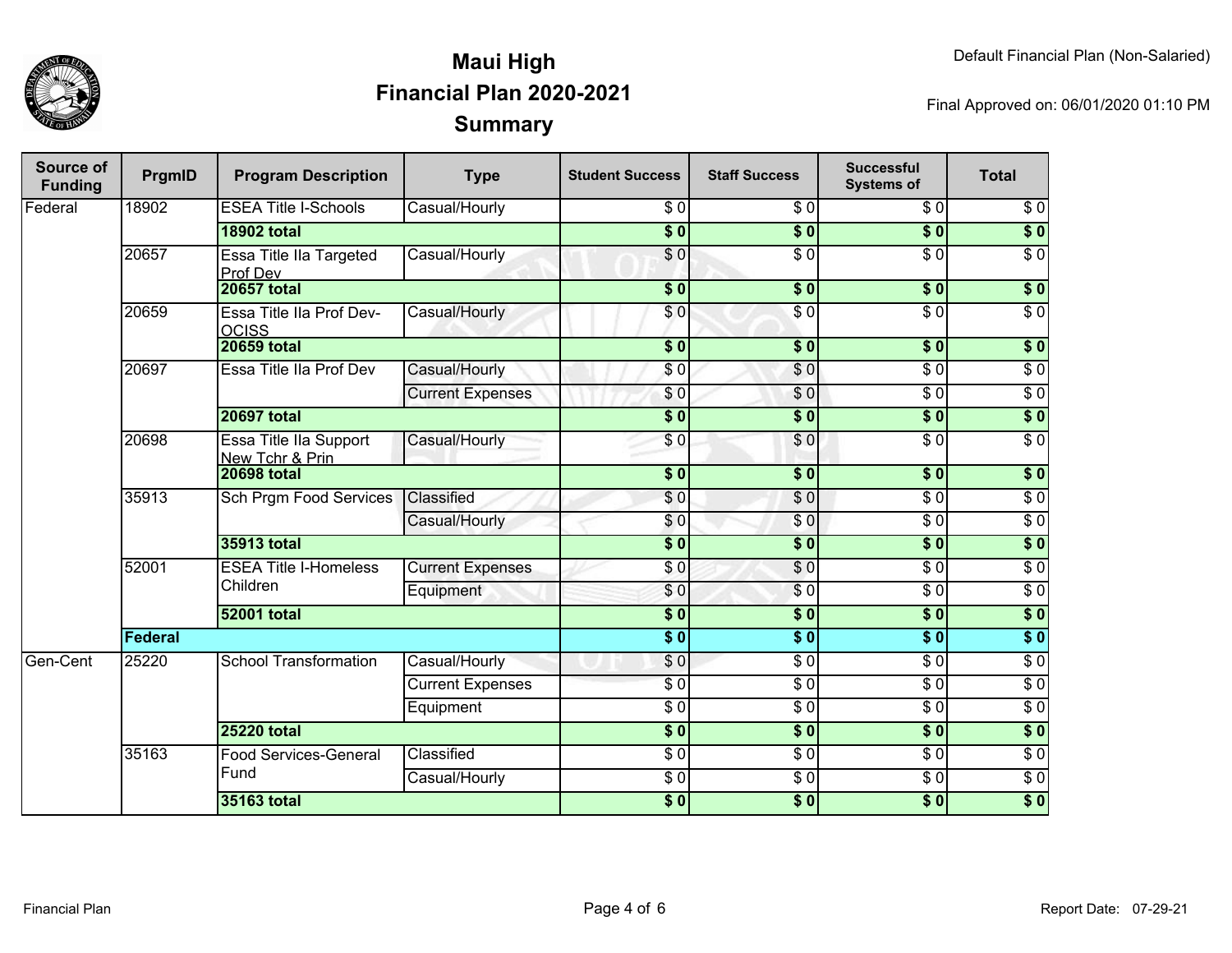

| Source of<br><b>Funding</b> | PrgmID            | <b>Program Description</b>       | <b>Type</b>             | <b>Student Success</b>    | <b>Staff Success</b>   | <b>Successful</b><br><b>Systems of</b> | <b>Total</b>               |                  |
|-----------------------------|-------------------|----------------------------------|-------------------------|---------------------------|------------------------|----------------------------------------|----------------------------|------------------|
| Gen-Cent                    | 37721             | <b>Athletic Travel</b>           | <b>Current Expenses</b> | \$0                       | $\sqrt{6}$             | $\overline{\$0}$                       | $\overline{\$0}$           |                  |
|                             |                   | 37721 total                      |                         | $\overline{\$0}$          | $\overline{\$0}$       | $\overline{\$0}$                       | $\overline{\$0}$           |                  |
|                             | <b>Gen-Cent</b>   |                                  |                         | $\overline{\$0}$          | $\overline{\$0}$       | $\overline{\$0}$                       | $\overline{\$0}$           |                  |
| Special                     | 15109             | Reimb for Lost Curricular        | <b>Current Expenses</b> | $\overline{\$}0$          | $\overline{S}0$        | $\overline{\$0}$                       | $\overline{\$0}$           |                  |
|                             |                   | <b>Materials</b>                 | Equipment               | $\overline{\$0}$          | $\overline{\$0}$       | $\overline{\$0}$                       | $\overline{30}$            |                  |
|                             |                   | <b>15109 total</b>               |                         | $\overline{\$0}$          | $\overline{\$0}$       | $\overline{\$0}$                       | $\overline{\$0}$           |                  |
|                             | 15754             | Voc Ed-Program                   | Casual/Hourly           | $\sqrt{6}$                | \$0                    | $\overline{\$0}$                       | $\overline{30}$            |                  |
|                             |                   | Improvement FY19                 | <b>Current Expenses</b> | $\frac{6}{3}$             | \$0                    | $\overline{50}$                        | $\overline{30}$            |                  |
|                             |                   |                                  | Equipment               | \$0                       | \$0                    | $\overline{30}$                        | $\sqrt{6}$                 |                  |
|                             |                   | <b>15754 total</b>               |                         | $\overline{\$0}$          | $\overline{\$0}$       | $\overline{\$0}$                       | $\overline{\$0}$           |                  |
|                             | 35304             | Food Services-Special<br>Fund    | <b>Current Expenses</b> | $\sqrt{0}$                | \$0                    | $\overline{\$0}$                       | $\overline{\$0}$           |                  |
|                             |                   | <b>35304 total</b>               |                         | $\overline{\$0}$          | \$0                    | $\overline{\$0}$                       | $\sqrt{ }$                 |                  |
|                             | <b>Special</b>    |                                  |                         | $\overline{\phantom{0}5}$ | $\overline{\$0}$       | $\overline{\$0}$                       | $\overline{\$0}$           |                  |
| Trust                       | 16105             | Donations - School               | <b>Current Expenses</b> | $\sqrt{6}$                | $\sqrt{0}$             | $\overline{\$0}$                       | $\overline{\$0}$           |                  |
|                             |                   | <b>16105 total</b>               |                         | $\overline{\$0}$          | \$0                    | $\overline{\$0}$                       | $\overline{\$}0$           |                  |
|                             | 16633             | Hawaii State DECA                | <b>Current Expenses</b> | $\overline{S}0$           | $\overline{\$0}$       | $\overline{\$0}$                       | $\overline{\$0}$           |                  |
|                             |                   | <b>16633 total</b>               |                         | $\overline{\$0}$          | $\overline{\$0}$       | $\overline{\$0}$                       | $\overline{\$0}$           |                  |
|                             | 27200             |                                  | <b>Athletics</b>        | Casual/Hourly             | \$0                    | $\overline{\$0}$                       | $\overline{\$0}$           | $\overline{\$0}$ |
|                             |                   |                                  | <b>Current Expenses</b> | $\frac{6}{6}$             | $\overline{\$0}$       | $\overline{\$0}$                       | $\overline{\$0}$           |                  |
|                             |                   | <b>27200 total</b>               |                         | $\overline{\$0}$          | $\overline{\$0}$       | $\overline{\$0}$                       | $\overline{\$0}$           |                  |
|                             | <b>Trust</b>      |                                  |                         | $\overline{\phantom{0}3}$ | $\overline{\bullet}$ 0 | $\overline{\$0}$                       | $\sqrt{6}$                 |                  |
| <b>Inter Xfer</b>           | 16355             | <b>Driver and Traffic Safety</b> | Casual/Hourly           | $\frac{6}{6}$             | $\overline{\$0}$       | $\overline{\$0}$                       | $\overline{30}$            |                  |
|                             |                   | Education                        | <b>Current Expenses</b> | $\overline{\$0}$          | $\overline{\$0}$       | $\overline{\$0}$                       | $\overline{\$0}$           |                  |
|                             |                   | <b>16355 total</b>               |                         | $\overline{\$0}$          | $\overline{\$0}$       | $\overline{\$0}$                       | $\sqrt{ }$                 |                  |
|                             | <b>Inter Xfer</b> |                                  |                         | $\overline{\$0}$          | $\overline{\$0}$       | $\overline{\$0}$                       | $\overline{\$0}$           |                  |
| <b>Grand Total</b>          |                   |                                  |                         |                           | \$90,000               |                                        | $$2,718,339$ $$13,382,883$ |                  |